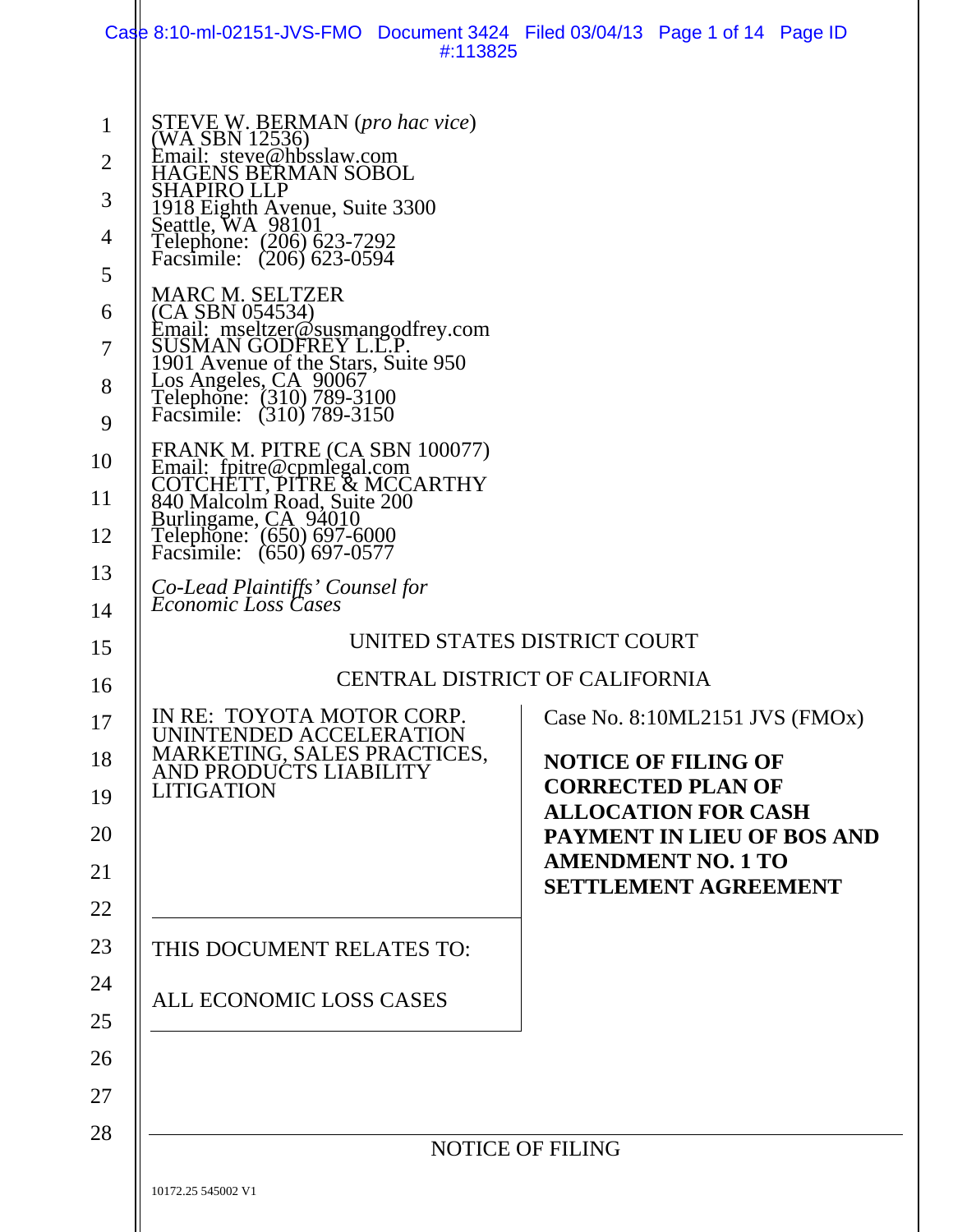### Case 8:10-ml-02151-JVS-FMO Document 3424 Filed 03/04/13 Page 2 of 14 Page ID #:113826

| $\mathbf{1}$   | The Economic Loss Plaintiffs hereby give notice of filing of the following           |  |  |
|----------------|--------------------------------------------------------------------------------------|--|--|
| $\overline{2}$ | documents: (i) Corrected Plan of Allocation for Cash Payment in Lieu of BOS          |  |  |
| 3              | (attached as Exhibit A), filed to correct typographical errors; and (ii) Amendment   |  |  |
| $\overline{4}$ |                                                                                      |  |  |
| 5              | No. 1 to Settlement Agreement (attached as Exhibit B), filed to amend sections       |  |  |
| 6              | $II(A)(2)(c)$ and $II(A)(4)(c)$ to the Settlement Agreement dated December 26, 2012. |  |  |
| $\overline{7}$ | DATED: March 4, 2013<br>HAGENS BERMAN SOBOL SHAPIRO LLP                              |  |  |
| 8              |                                                                                      |  |  |
| 9              |                                                                                      |  |  |
| 10             | By: /s/ Steve W. Berman<br>Steve W. Berman                                           |  |  |
| 11             | HAGENS BERMAN SOBOL SHAPIRO LLP                                                      |  |  |
| 12             | 1918 Eighth Avenue, Suite 3300<br>Seattle, WA 98101                                  |  |  |
| 13             | Telephone: (206) 623-7292                                                            |  |  |
|                | Facsimile: (206) 623-0594<br>Email: steve@hbsslaw.com                                |  |  |
| 14             |                                                                                      |  |  |
| 15             | Marc M. Seltzer, Bar No. 054534                                                      |  |  |
| 16             | <b>SUSMAN GODREY L.L.P.</b>                                                          |  |  |
| 17             | 1901 Avenue of the Stars, Suite 950<br>Los Angeles, CA 90067-6029                    |  |  |
| 18             | Telephone: (310) 789-3100                                                            |  |  |
| 19             | Facsimile: (310) 789-3150<br>Email: mseltzer@susmangodfrey.com                       |  |  |
| 20             | Co-Lead Counsel for Economic Loss Plaintiffs                                         |  |  |
| 21             |                                                                                      |  |  |
| 22             | Frank M. Pitre, Bar No. 100077<br>COTCHETT, PITRE & MCCARTHY                         |  |  |
| 23             | 840 Malcolm Road, Suite 200<br>Burlingame, CA 94010                                  |  |  |
| 24             | Telephone: (650) 697-6000                                                            |  |  |
| 25             | Facsimile: (650) 697-0577<br>Email: fpitre@cpmlegal.com                              |  |  |
|                |                                                                                      |  |  |
| 26             | Lead Counsel for Non-Consumer Economic Loss<br>Plaintiffs                            |  |  |
| 27             |                                                                                      |  |  |
| 28             | - 1 -                                                                                |  |  |
|                | 010172-25 590232 V1                                                                  |  |  |
|                |                                                                                      |  |  |

 $\overline{\phantom{a}}$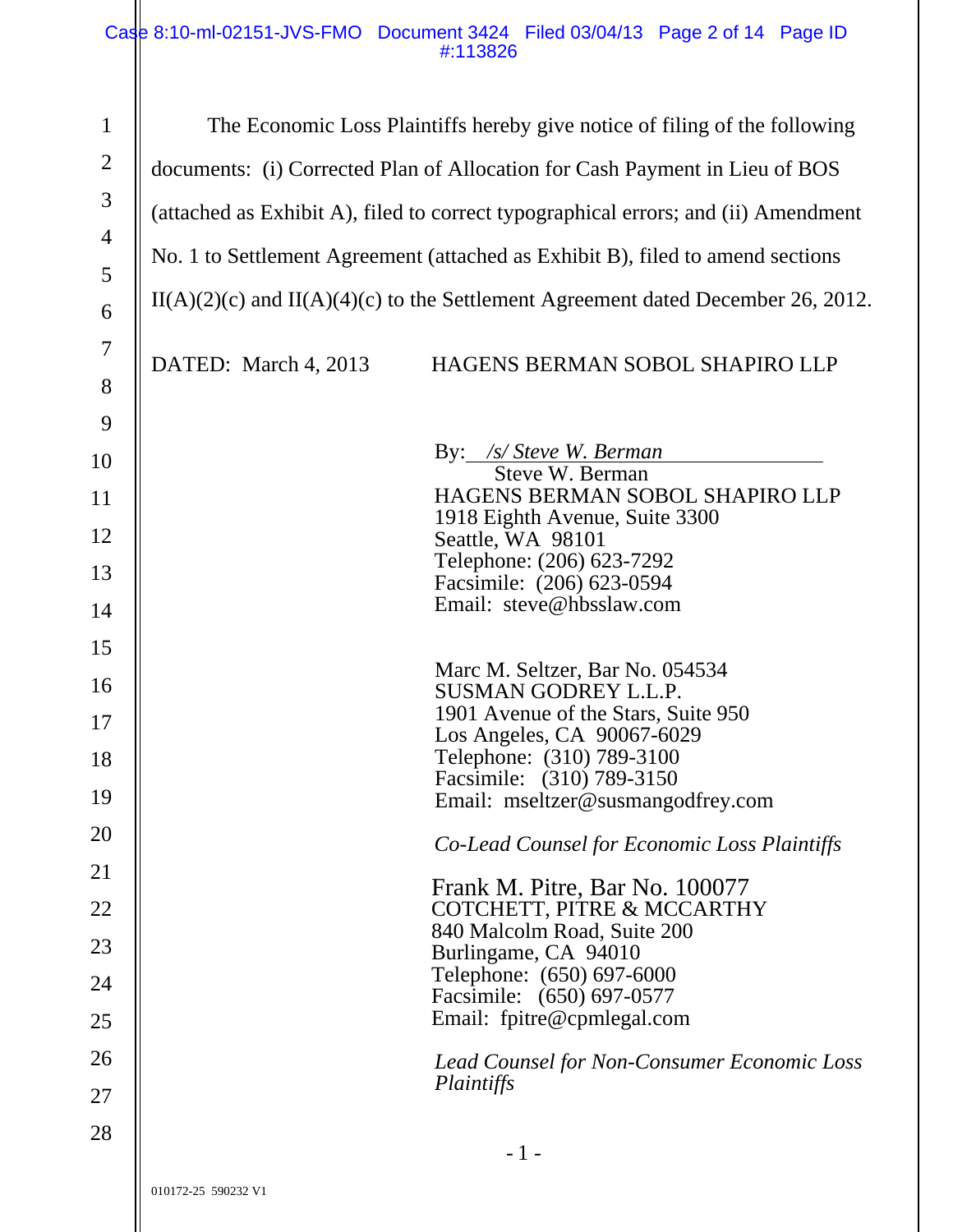|                                | Case 8:10-ml-02151-JVS-FMO Document 3424 Filed 03/04/13 Page 3 of 14 Page ID<br>#:113827 |  |
|--------------------------------|------------------------------------------------------------------------------------------|--|
|                                |                                                                                          |  |
| $\mathbf{1}$<br>$\overline{2}$ |                                                                                          |  |
| $\mathfrak{Z}$                 | <b>PROOF OF SERVICE</b>                                                                  |  |
| $\overline{4}$                 | I hereby certify that a true copy of the above document was served upon the              |  |
| 5                              | attorney of record for each other party through the Court's electronic filing service    |  |
| 6                              | on March 4, 2013.                                                                        |  |
| $\tau$                         |                                                                                          |  |
| 8                              | /s/ Steve W. Berman<br>Steve W. Berman                                                   |  |
| 9                              |                                                                                          |  |
| 10                             |                                                                                          |  |
| 11                             |                                                                                          |  |
| 12                             |                                                                                          |  |
| 13                             |                                                                                          |  |
| 14                             |                                                                                          |  |
| 15                             |                                                                                          |  |
| 16                             |                                                                                          |  |
| 17                             |                                                                                          |  |
| 18                             |                                                                                          |  |
| 19                             |                                                                                          |  |
| 20                             |                                                                                          |  |
| 21                             |                                                                                          |  |
| $22\,$                         |                                                                                          |  |
| $23\,$                         |                                                                                          |  |
| 24                             |                                                                                          |  |
| $25\,$                         |                                                                                          |  |
| $26\,$                         |                                                                                          |  |
| $27\,$                         |                                                                                          |  |
| 28                             | $-2-$                                                                                    |  |
|                                | 010172-25 590232 V1                                                                      |  |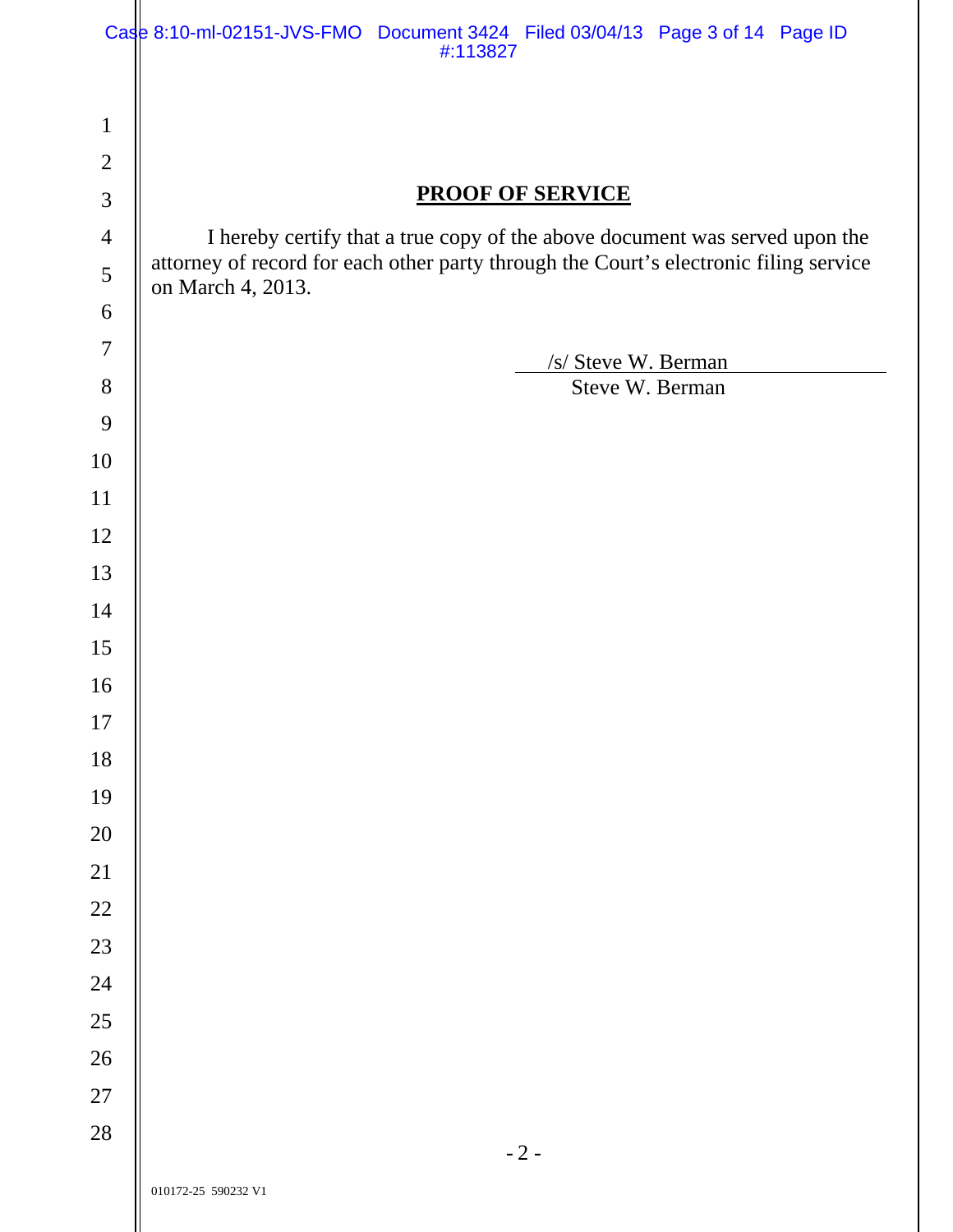Case 8:10-ml-02151-JVS-FMO Document 3424 Filed 03/04/13 Page 4 of 14 Page ID #:113828

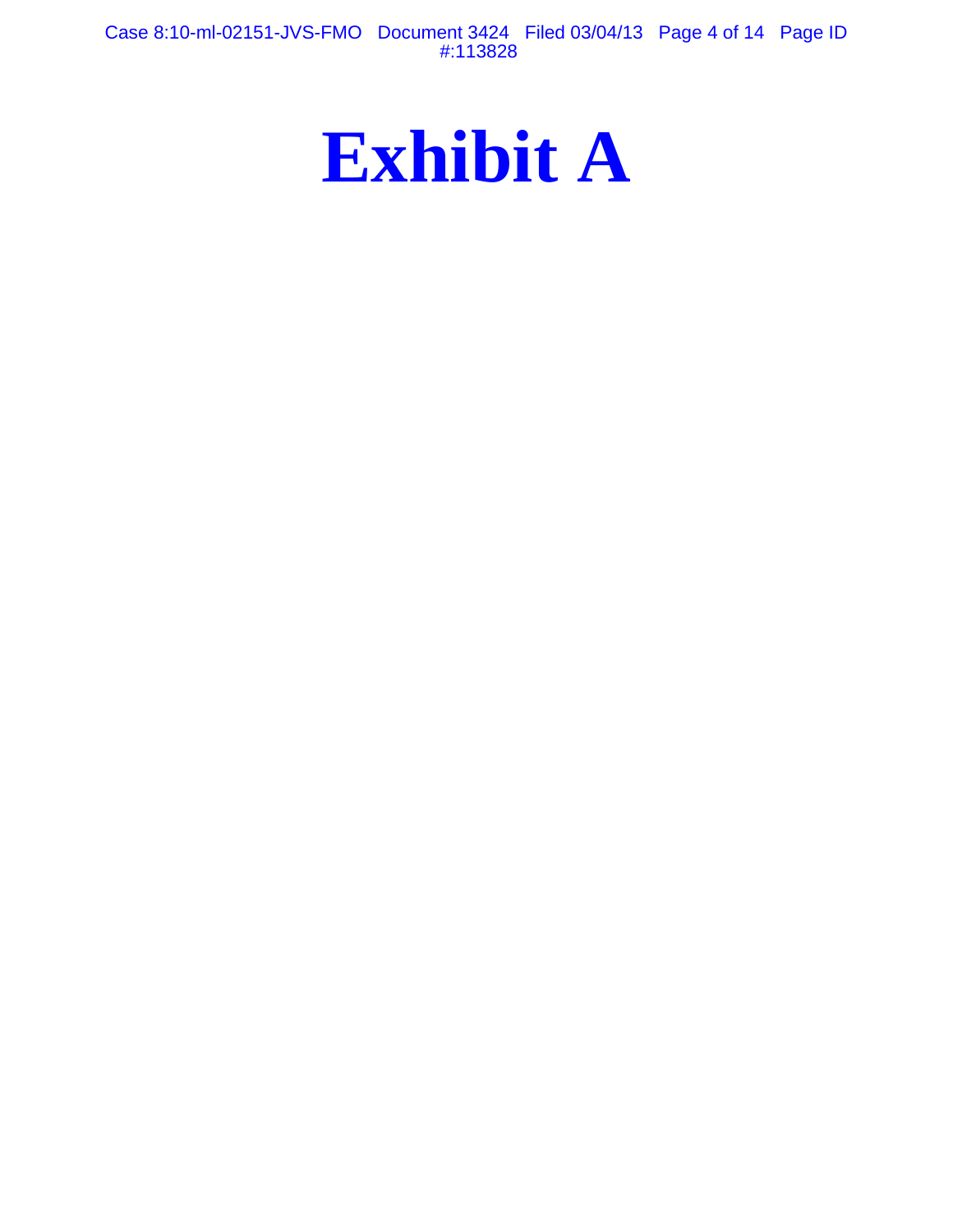#### **CORRECTED PLAN OF ALLOCATION FOR CASH PAYMENT IN LIEU OF BOS**

The law in various jurisdictions differs on the issue of whether, in order to bring claims, a Class Member's Subject Vehicle must have manifested a UA event. Allocation Counsel was appointed to represent the interests of Class Members in Manifestation, Non-Manifestation States, and states where the law is unclear, respectively. The determination of Non-Manifestation States, Manifestation States, and Unclear States has been done solely by Plaintiffs' Class Counsel. The states are classified for the purposes of this allocation as provided below. The following lawyers were appointed as Allocation Counsel: Michael Kelly was appointed for Non-Manifestation States, Jayne Conroy for Manifestation States, and Ben Bailey for Unclear States. The allocation set forth below resulted from an allocation mediation supervised by Settlement Special Master Patrick Juneau.

As part of the Settlement, Toyota has agreed to pay the sum of \$250,000,000 for eligible Class Members who own or lease a Subject Vehicle as of the date the Preliminary Approval Ordered is entered, if they comply with the Claims requirements of the Settlement, unless: (a) their Subject Vehicle is a hybrid vehicle; (b) they already actually received BOS on their Subject Vehicle; or (c) they are eligible to receive BOS on their Subject Vehicle. The maximum per vehicle claim that can be made on this fund is \$125 ("BOS fund maximum payment"), which is Plaintiffs' Class Counsel's or their experts' estimated value for BOS. Class Members in Non-Manifestation States, Manifestation States, and Unclear States will be entitled to the same respective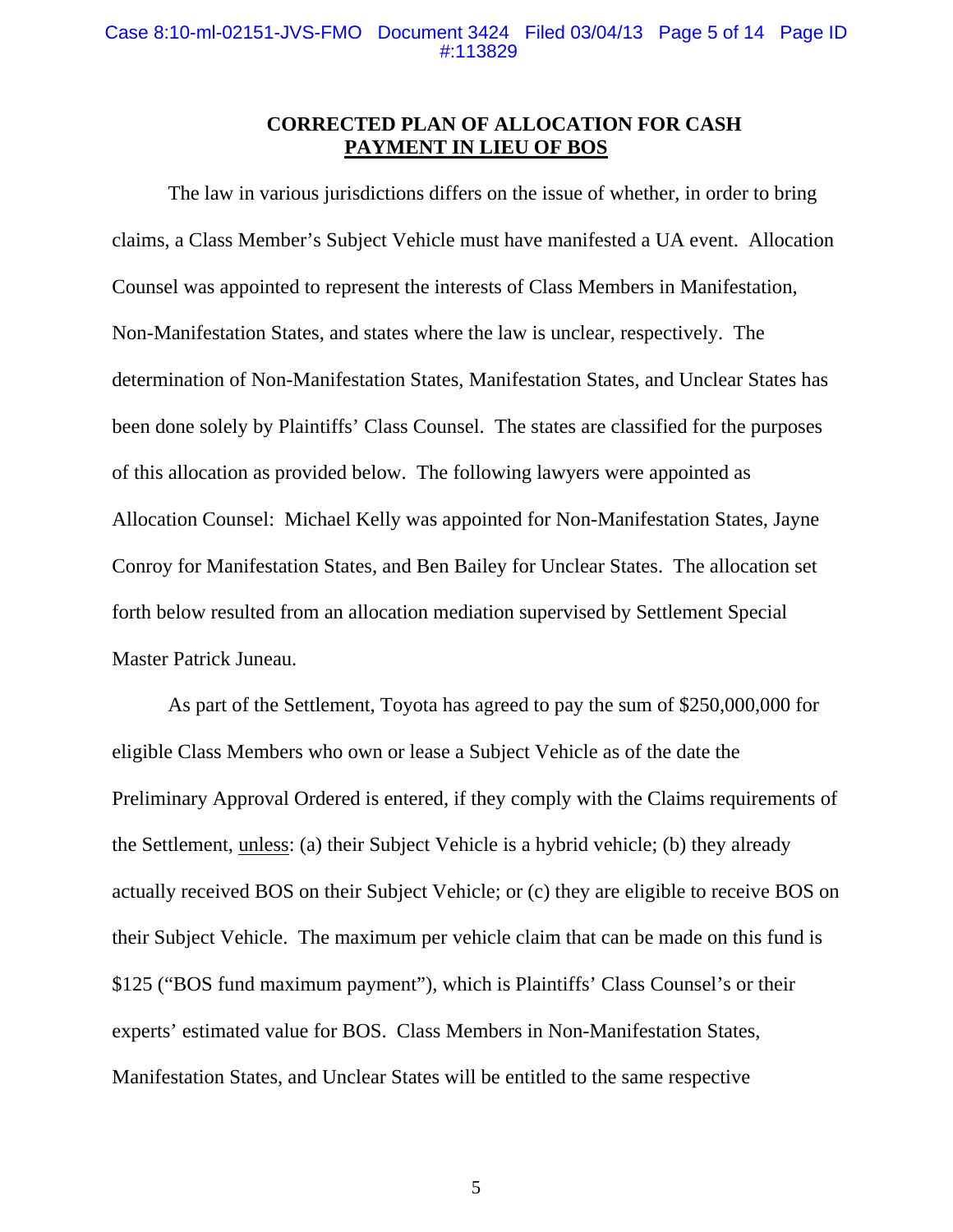#### Case 8:10-ml-02151-JVS-FMO Document 3424 Filed 03/04/13 Page 6 of 14 Page ID #:113830

percentages of the maximum as found in the Plan of Allocation for the Alleged

Diminished Value Fund. So, for example, if the BOS fund maximum payment to a Class

Member in a Non-Manifestation State would be \$125, a Class Member in an Unclear

State would receive \$87.50 (70% of \$125), and a Class Member in an Manifestation State

would receive \$37.50 (30% of \$125).

Subject to any pro rata reduction as provided in the Agreement, the allocation shall

be as follows:

| If an eligible class member purchased,<br>leased or now resides in a Non-<br><b>Manifestation State:</b> | 100 percent of the BOS fund maximum<br>payment |
|----------------------------------------------------------------------------------------------------------|------------------------------------------------|
| If an eligible class member purchased,<br>leased or now resides in a Manifestation<br>State:             | 30 percent of the BOS fund maximum<br>payment  |
| If an eligible class member purchased,<br>leased or now resides in an Unclear State                      | 70 percent of the BOS fund maximum<br>payment  |

Class Members in Manifestation States and Unclear States will be entitled to the same payment as Class Members in a Non-Manifestation State if such Class Members, on or before December 1, 2012, reported to Toyota, a Toyota Dealer, or NHTSA that they believed that one or more of the following symptoms occurred in their Subject Vehicle: an unintended acceleration-related symptom as to which Toyota inspected the Subject Vehicle and was unable to identify the cause of the symptom; the possible loss of brake vacuum assist; an accelerator pedal that may be slow to return or stick in a partially depressed position; interference with the vehicle's accelerator pedal with an incompatible or unsecured floor mat; increasing acceleration of the vehicle despite depressing only the brake pedal; acceleration (or failure to decelerate) when both the brake and accelerator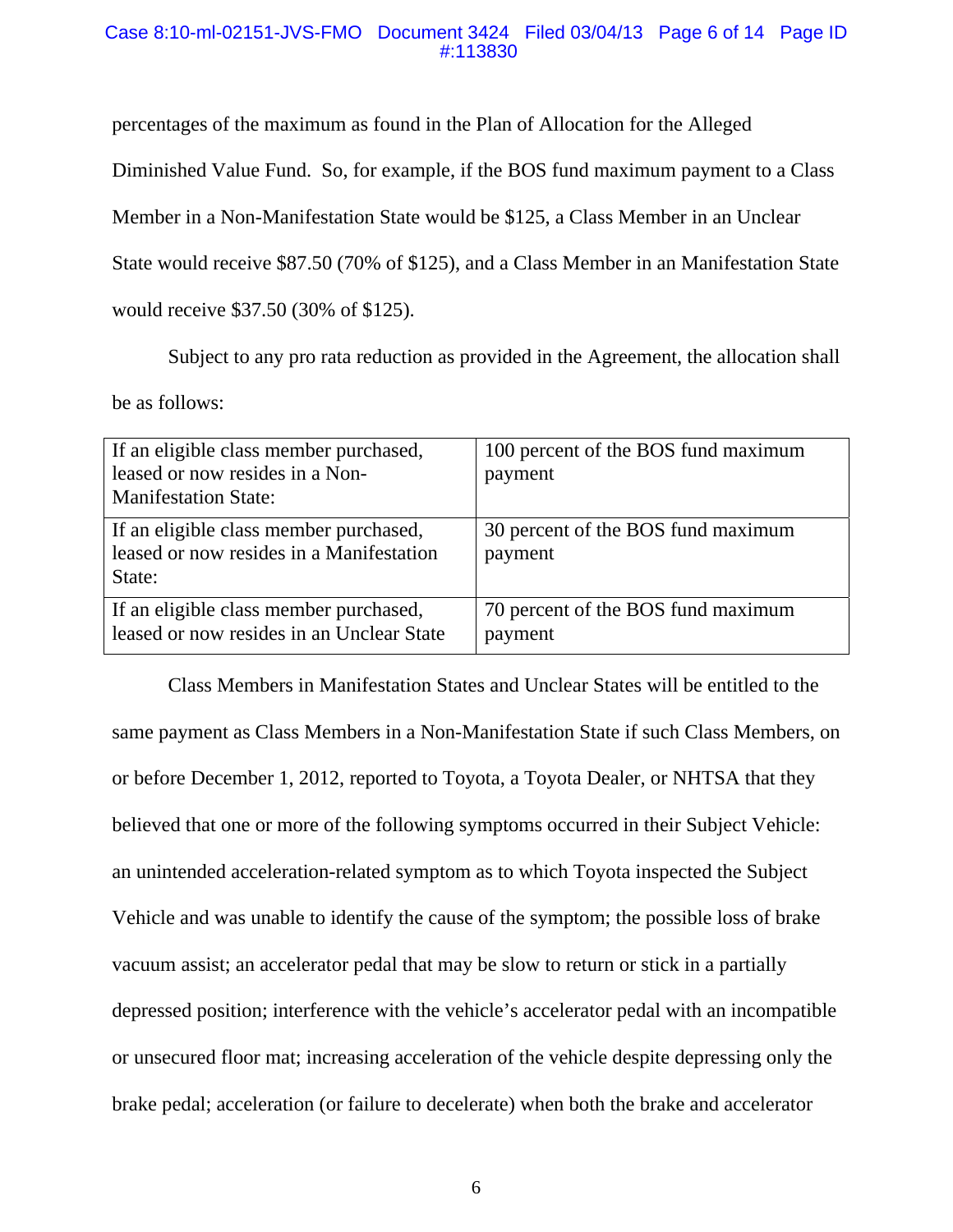#### Case 8:10-ml-02151-JVS-FMO Document 3424 Filed 03/04/13 Page 7 of 14 Page ID #:113831

pedals were depressed; rough or otherwise undesirable transmission shift sensation; the brakes did not respond as expected; unfamiliarity with the push-button on/off button; unexpected operation of the cruise control system; one or more drivability concerns (e.g., hesitation, surging, lurching, etc.); or high engine RPM at idle.

If unclaimed funds remain after the claims period has expired and the unclaimed funds are sufficient to bring all eligible Manifestation States and Unclear States claimants up to 100% of eligible payment, the unclaimed funds shall be applied for those purposes. Any remaining unclaimed funds shall be distributed pursuant to Section  $II(A)(2)(c)$  of the Settlement Agreement.

If unclaimed funds remain after the claims period has expired and the amount of unclaimed funds is insufficient to bring all eligible Manifestation States and Unclear States claimants up to 100% of eligible payment, the remainder will be split 50% to Manifestation States claimants and 50% Unclear States claimants. In the event that either group of claimants is brought up to 100%, the balance of unclaimed funds will be applied to the other group of claimants.

#### **Non-Manifestation States:**

Alaska, Arizona, California, Connecticut, Hawaii, Idaho, Illinois, Iowa, Kansas, Kentucky, Louisiana, Maine, Maryland, Massachusetts, Michigan, Minnesota, Missouri, Montana, Nebraska, Nevada, New Jersey, New Mexico, New York, Ohio, Oklahoma, Oregon, Pennsylvania, Rhode Island, South Dakota, Tennessee, Texas, Vermont, Washington, and West Virginia.

7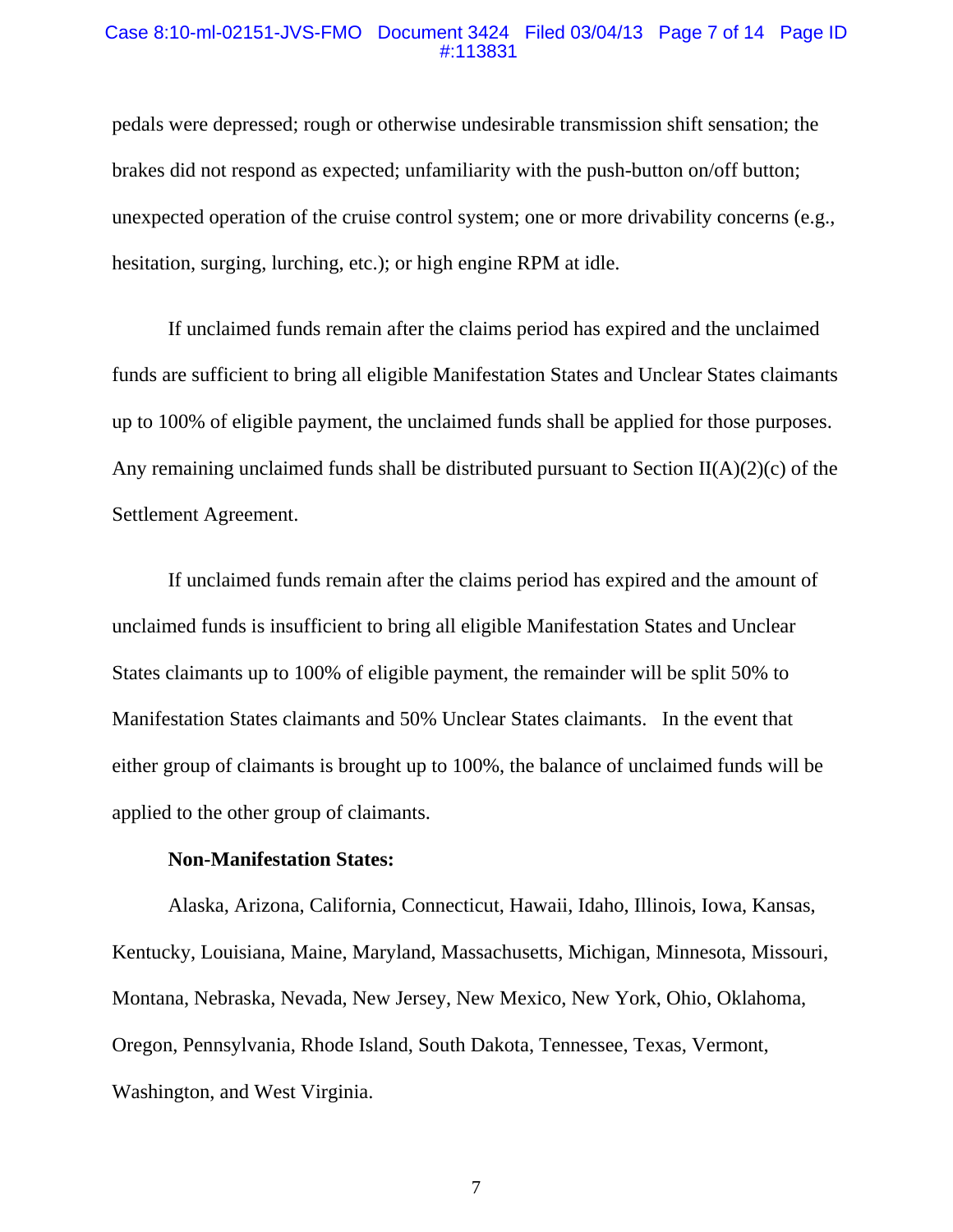#### Case 8:10-ml-02151-JVS-FMO Document 3424 Filed 03/04/13 Page 8 of 14 Page ID #:113832

# **Manifestion States:**

Arkansas, District of Columbia, Indiana, Mississippi, New Hampshire, North

Carolina, North Dakota, South Carolina, Utah, and Wisconsin.

# **Unclear States:**

Alabama, Colorado, Delaware, Florida, Georgia, New York, Virginia, and

Wyoming.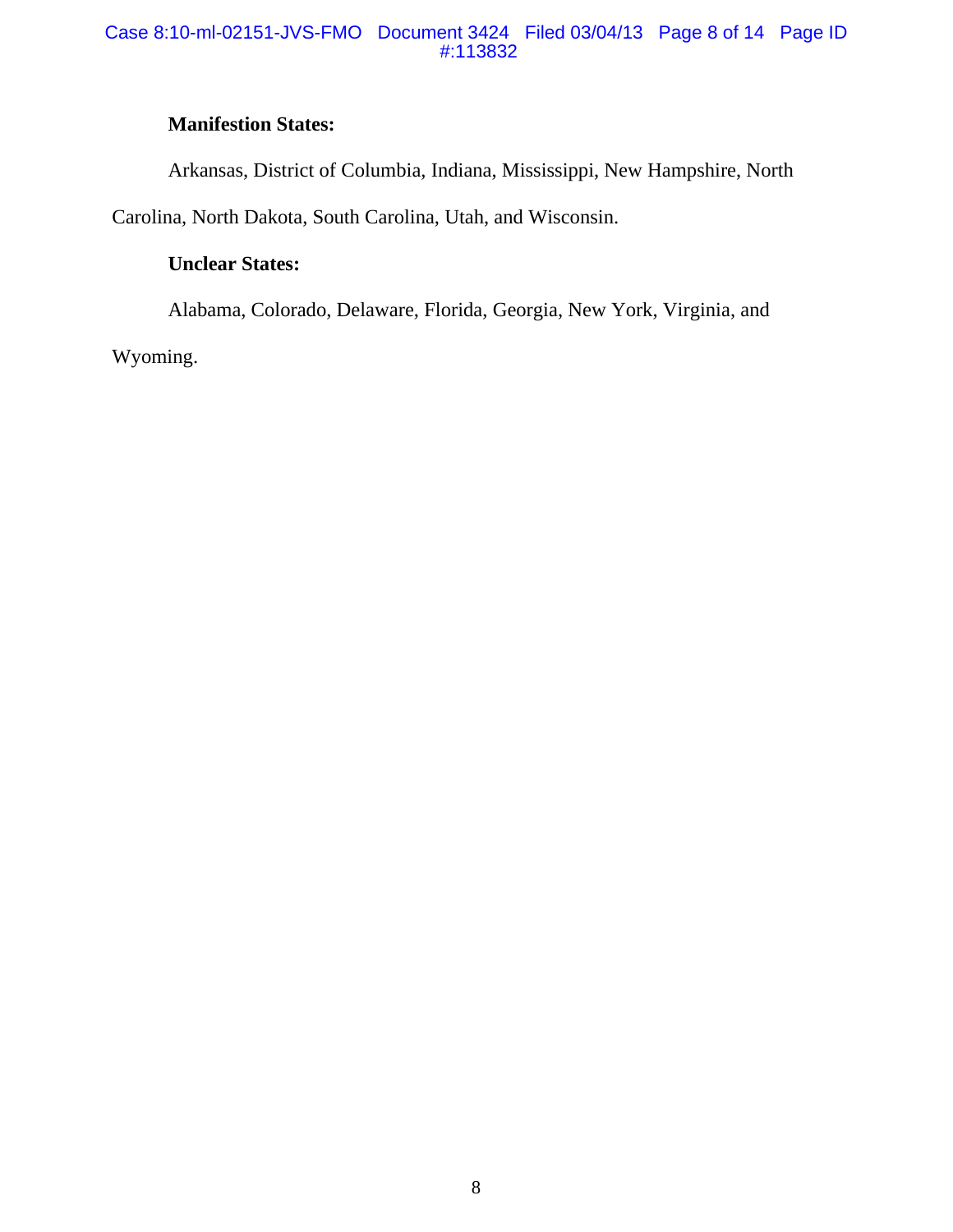Case 8:10-ml-02151-JVS-FMO Document 3424 Filed 03/04/13 Page 9 of 14 Page ID #:113833

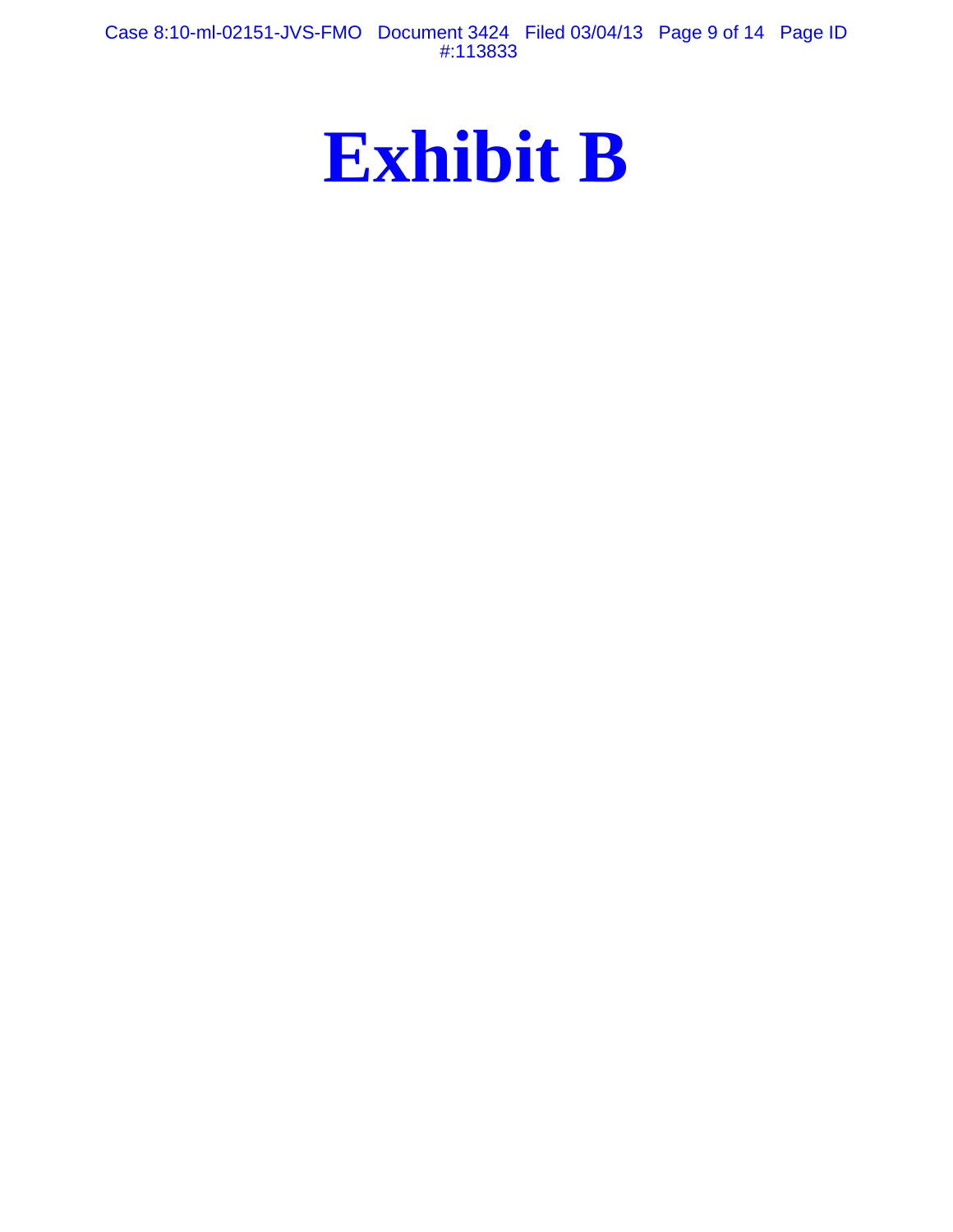Case 8:10-ml-02151-JVS-FMO Document 3424 Filed 03/04/13 Page 10 of 14 Page ID #:113834

#### IN THE UNITED STATES DISTRICT COURT FOR THE CENTRAL DISTRICT OF CALIFORNIA

### IN RE: TOYOTA MOTOR CORP. UNINTENDED ACCELERATION **MARKETING, SALES PRACTICES, AND** PRODUCTS LIABILITY LITIGATION

 $\hat{A}$ 

This Document Relates to:

 $\mathcal{L}_{\rm{max}}$ 

 $\bar{\mathbf{r}}$ 

ALL ECONOMIC LOSS ACTIONS

Case No. 8:10ML2151 JVS (FMOx)

 $\sim$ 

 $\sim 10^{-1}$ 

# AMENDMENT NO. 1 TO SETTLEMENT AGREEMENT

 $\label{eq:3.1} \mathcal{D}(\mathcal{A})=\mathcal{D}(\mathcal{A})\mathcal{A}(\mathcal{A})\mathcal{B}(\mathcal{A})$ 

 $\omega$  . The second  $\omega$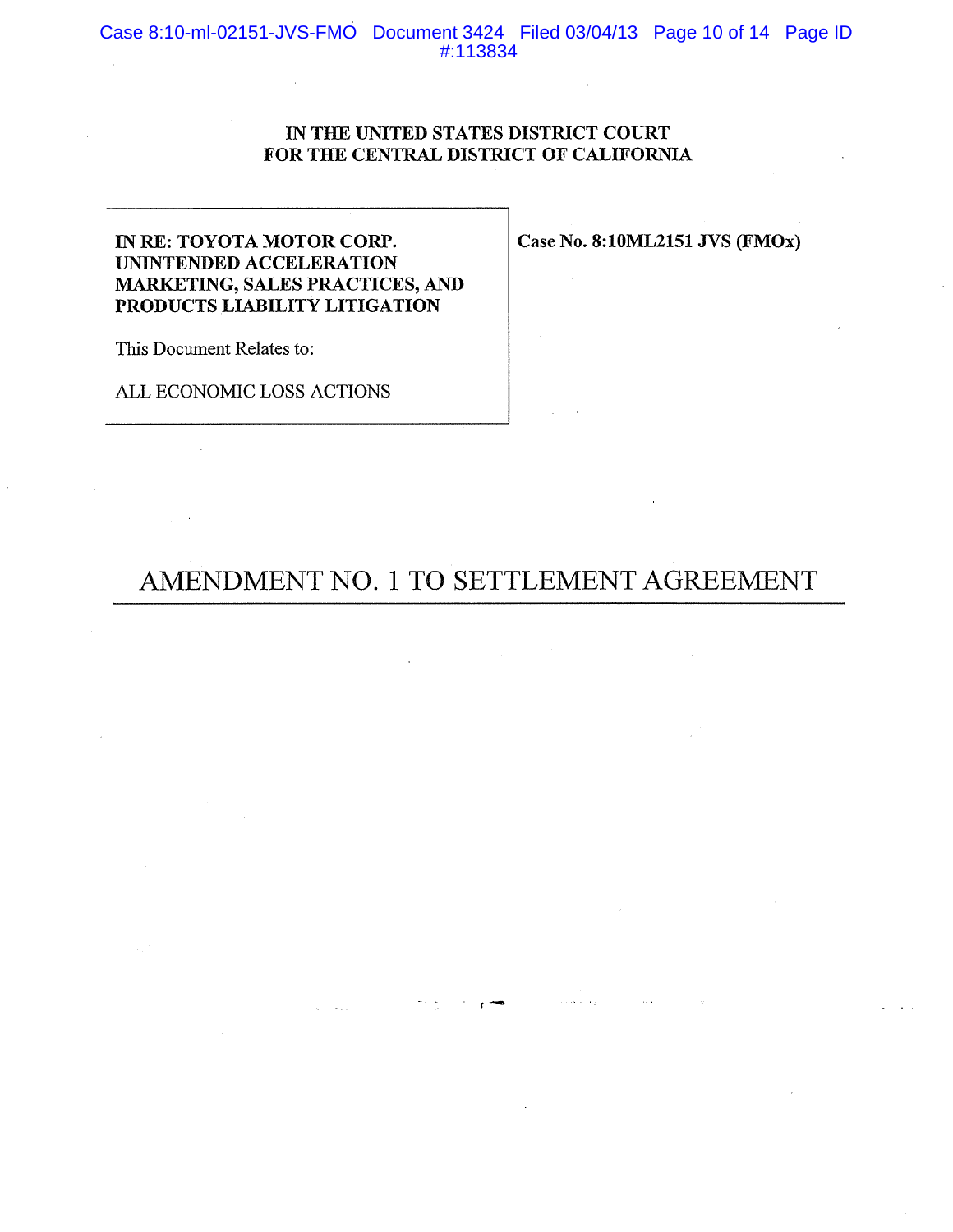#### Case 8:10-ml-02151-JVS-FMO Document 3424 Filed 03/04/13 Page 11 of 14 Page ID #:113835

Section II(A)(2)(c) of the Settlement Agreement dated December 26, 2012 is amended to provide the following:

> If amounts remain in this fund after payment to all eligible Class Members based on the protocol discussed in this Section  $II(A)(2)$  following the expiration of the Claim Period, then the remaining amounts will be distributed by the Escrow Agent equally to: (i) contribute to the Cash Payment in Lieu of BOS Fund described in Section II(A)(4), below, in the event that such fund is unable to satisfy all authorized claims up to 100% of eligible payment; and (ii) to reimburse the fees and costs paid by Toyota to the Class Action Settlement Administrator, Settlement Notice Administrator, or any other third-party vendor. If additional contributions to the Cash Payment in Lieu of BOS Fund described in Section  $II(A)(4)$ , below, enables that fund to satisfy all authorized claims up to 100% of eligible payment, then the remaining amount will be distributed equally to (i) reimburse the fees and costs paid by Toyota to the Class Action Settlement Administrator, Settlement Notice Administrator, or any other third-party vendor; and (ii) contribute to the Automobile Safety and Education Program fund described in Section  $II(A)$  (6). If the administrative and/or notice costs are fully reimbursed and the Cash Payment in Lieu of BOS Fund has been fully funded to enable all claims within that fund to be paid 100%, then the further remaining amounts will be applied to the Automobile Safety and Education Program fund described in Section  $II(A)$  (6), below.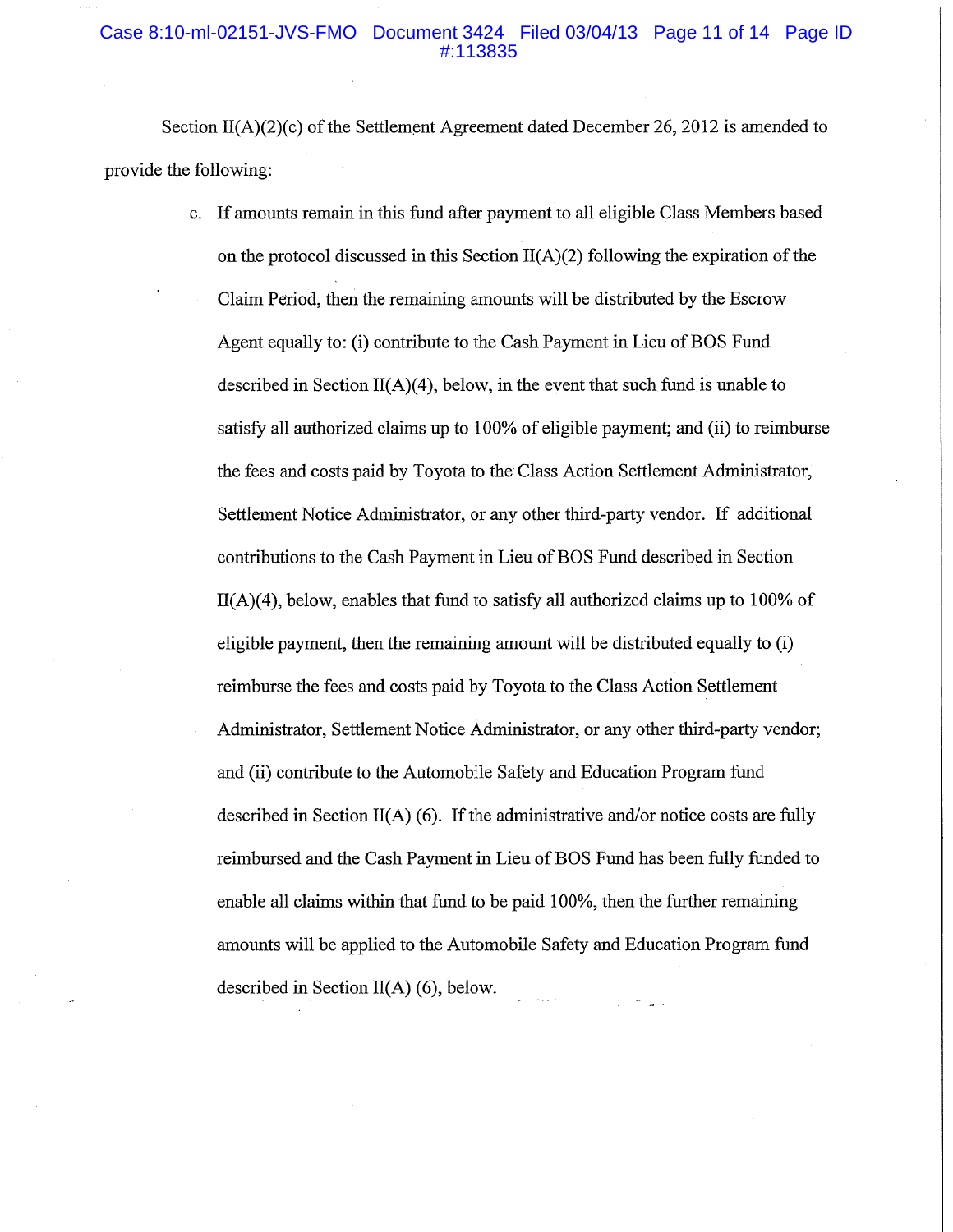#### Case 8:10-ml-02151-JVS-FMO Document 3424 Filed 03/04/13 Page 12 of 14 Page ID #:113836

Section II(A)(4)(c) of the Settlement Agreement dated December 26, 2012 is amended to provide the following:

> c. If amounts remain in this fund after payment to all eligible Class Members based on the protocol discussed in this Section  $II(A)(4)$  following the expiration of the Claim Period, then the remaining amounts will be distributed by the Escrow Agent equally to: (i) contribute to the Cash Payment for Alleged Diminished Value Fund described in Section  $II(A)(2)$ , above, in the event that such fund is unable to satisfy all authorized claims up to 100% of eligible payment; and (ii) to reimburse the fees and costs paid by Toyota to the Class Action Settlement Administrator, Settlement Notice Administrator, or any other third-party vendor. If additional contributions to the Cash Payment for Alleged Diminished Value Fund described in Section  $II(A)(2)$ , above, enables that fund to satisfy all authorized claims up to 100% of eligible payment, then the remaining amount will be distributed equally to: (i) reimburse the fees and costs paid by Toyota to the Class Action Settlement Administrator, Settlement Notice Administrator, or any other third-party vendor; and (ii) contribute to the Automobile Safety and Education Program described in Section  $II(A)(6)$ . If the administrative and/or notice costs are fully reimbursed and the Cash Payment for Alleged Diminished Value Fund has been fully funded to enable all claims within that fund to be paid 100%, then the further remaining amounts will be applied to the Automobile Safety and Education Program fund described in Section  $II(A)(6)$ , below.

Agreed to on the date indicated below.

 $\overline{2}$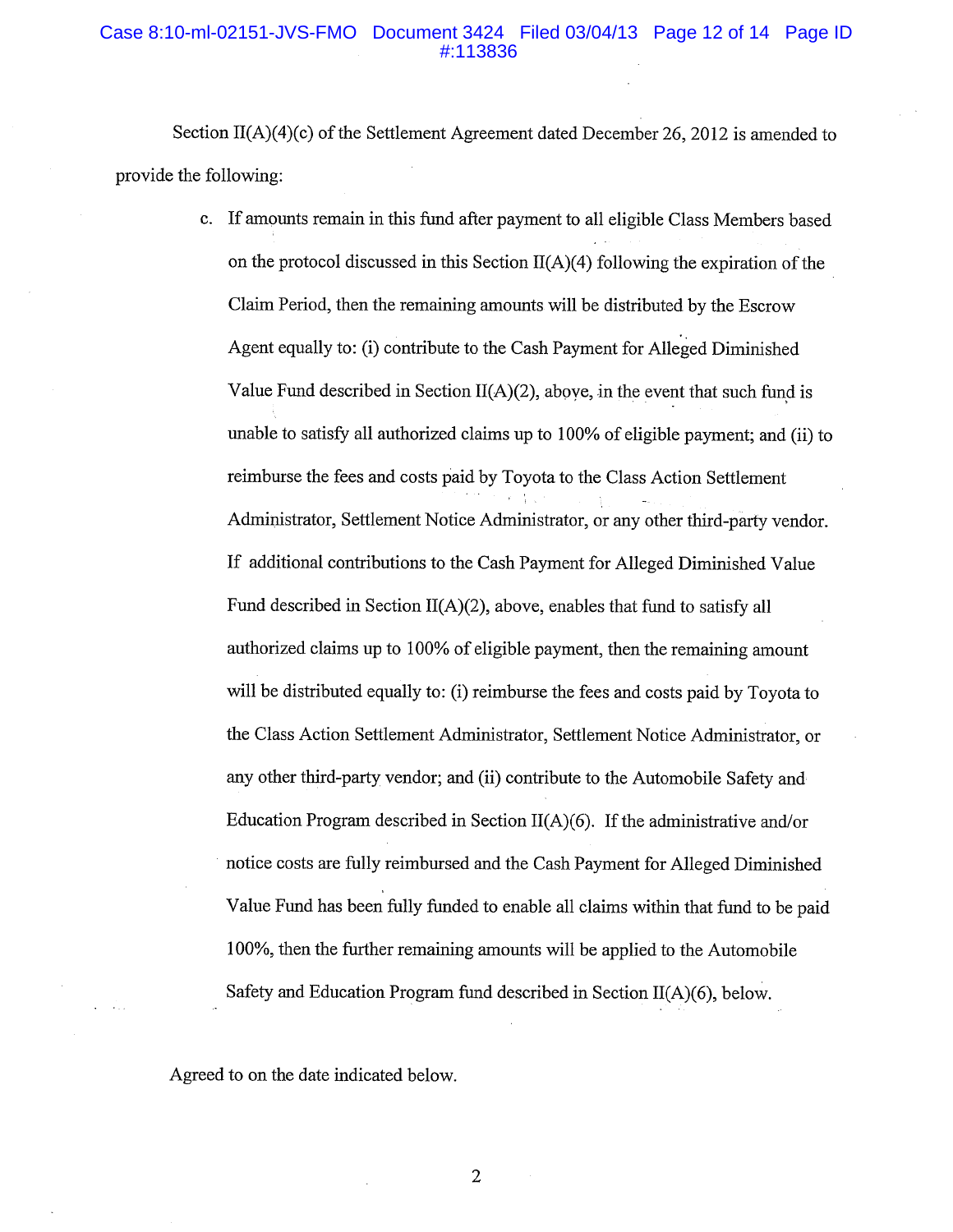## APPROVED AND AGREED TO BY PLAINTIFFS' CLASS COUNSEL AS AUTHORIZED BY CLASS REPRESENTATIVES

 $BY. \n\varnothing$ 

DATE: March  $\left\lfloor .2013 \right\rfloor$ 

**STEVE W. BERMAN** HAGENS BERMAN SOBOL SHAPIRO LLP

 $\frac{1}{\sqrt{1-\frac{1}{1-\frac{1}{1-\frac{1}{1-\frac{1}{1-\frac{1}{1-\frac{1}{1-\frac{1}{1-\frac{1}{1-\frac{1}{1-\frac{1}{1-\frac{1}{1-\frac{1}{1-\frac{1}{1-\frac{1}{1-\frac{1}{1-\frac{1}{1-\frac{1}{1-\frac{1}{1-\frac{1}{1-\frac{1}{1-\frac{1}{1-\frac{1}{1-\frac{1}{1-\frac{1}{1-\frac{1}{1-\frac{1}{1-\frac{1}{1-\frac{1}{1-\frac{1}{1-\frac{1}{1-\frac{1}{1-\frac{1}{1-\frac{1}{1-\frac{1}{1-\frac{1}{1-\$  $BY \nightharpoonup$ 

DATE: March  $\int$ , 2013

FRANK M. PITRE COTCHETT, PITRE & MCCARTHY, LLP

- with on Ma  $BY$ 

MARC M. SELTZER **SUSMAN GODFREY LLP**  DATE: March  $\frac{1}{2}$ , 2013

APPROVED AND AGREED TO ON BEHALF OF TOYOTA MOTOR CORPORATION AND TOYOTA MOTOR SALES, U.S.A., INC.

 $BY$ 

JOHN P. HOOPER **REED SMITH LLP**  DATE: March \_\_ , 2013